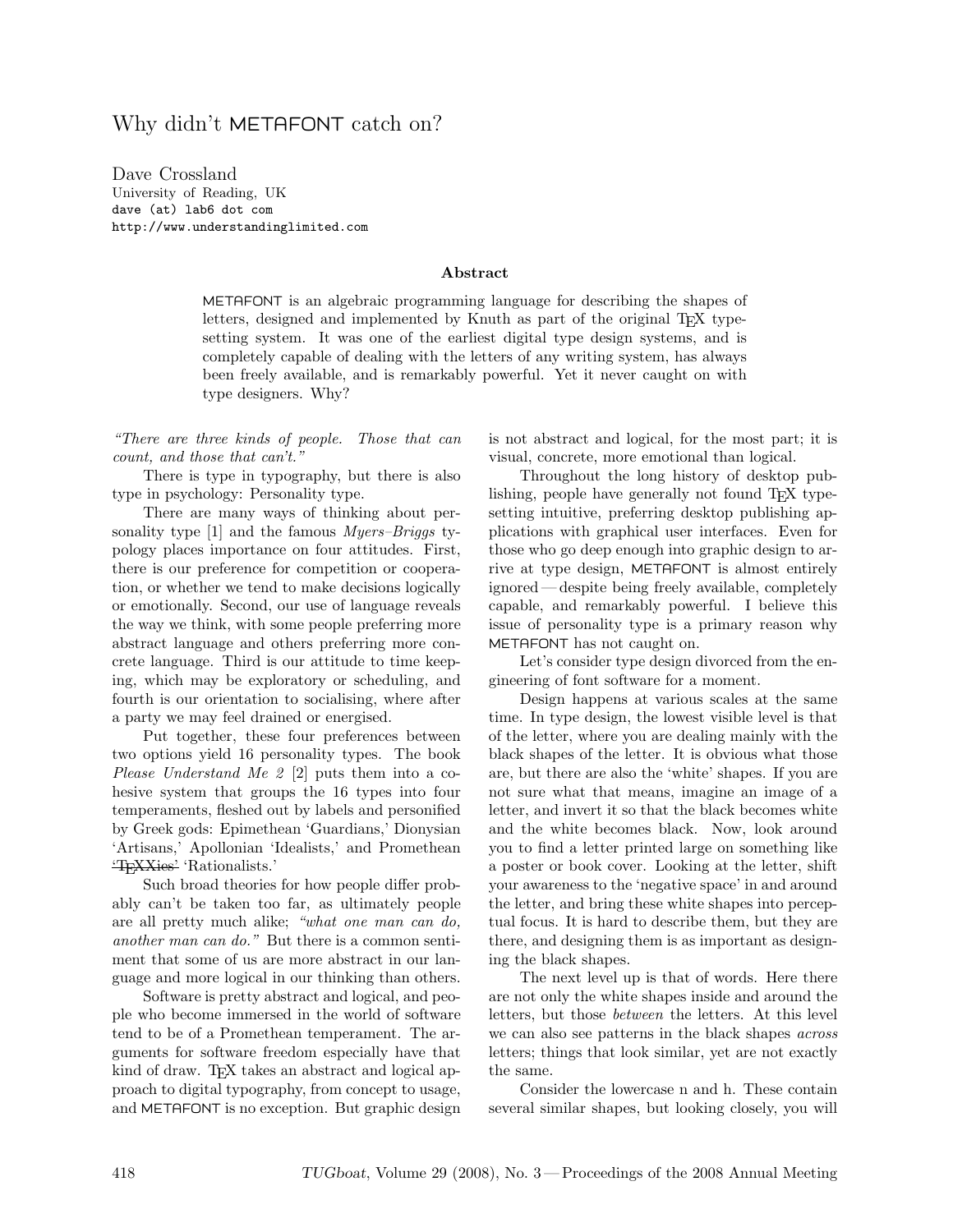see that there are slight differences. Balancing these similarities and differences is a core part of the type design process. There are strong patterns in some sets of letters, weaker similarities in other sets, and some letters that are less typical, yet still look like they belong with the rest. The letter s is perhaps the most different, and Knuth wrote an interesting essay about the peculiarities of that letter [\[3\]](#page-2-2).

Finally, there is the level of paragraphs. When a paragraph is set with a typeface, a different impression of the letters emerges. This must be taken into account at the other levels. Seen in this way, a type design is a collection of individual glyph shapes that fits together cohesively at all levels.

We can now see clearly the subtle distinction between a font and a typeface. The same typeface can be implemented in a variety of typesetting technologies — metal, software, even potato — with the end result appearing the same. A font is a typeface implemented in software. The term 'software' spans programs and data, and fonts are a peculiar kind of software because they are both programs and data, while normally the two have some separation. Examples of programs within fonts are TrueType hints and OpenType layout features; these instruct the computer to display the type in various ways. The data in a font is the glyph point data and metrics table data.

There are generally two approaches to implementing typefaces in software. The 'outline' approach involves drawing each letter by interactively placing points along its outline. This attempts to be a direct facsimile of drawing letters on paper. Interpolation between sets of outlines means this approach can handle the creation of large typeface families.

The 'stroke' approach is where each letter is constructed by specifying points along the path of a pen's stroke, and the attributes of the pen's nib at those points. Archetypal pieces can be designed and used like Lego blocks to construct whole glyphs, with refinements made for the individual requirements of each letter. With parametrisation to make the shared values of shapes easily adjustable, such as widening stems or modifying serifs, this approach can handle a large typeface family in a cohesive and powerful way.

Today the outline approach is dominant because it gives instant visual feedback and exacting control; it is direct and visceral. This means designing type at the level of individual letter shapes is intuitive and a typeface emerges quickly.

It is especially suited to implementing existing type designs where all the aspects have already been thought out; the T<sub>E</sub>X community provides a clear example of this in the AMS Euler project [\[4\]](#page-2-3), where a team of Stanford students attempted to digitise a new type design for mathematics that Zapf had drawn on paper; the developers tried both approaches and felt tracing outlines was most appropriate. FontForge [\[5\]](#page-2-4) is a vigorously developed free software font editor application for working in this way today.

While not suitable for implementing existing type designs, METAFONT's abstract and logical nature makes it powerful for dealing with type at the level of words. While initially slow, it speeds up later stages of the design process, especially when covering very large character sets. I think it is ideally suited to developing new type designs where the designer is not sure of the precise look that they are trying to capture and want to experiment with a variety of sweeping changes to their design.

TEXworks [\[6\]](#page-2-5) attempts to make TEX typesetting more visual and interactive. While still abstract and logical compared to desktop publishing applications like Scribus [\[7\]](#page-2-6), its user interface design and the SyncTEX technology [\[8\]](#page-2-7) tightly interconnect the code and the document, making TEX more visual, interactive, concrete and emotional.

Today METAFONT source code is written, various programs are run to generate graphics, then another program is used to view them. These programs may be METAFONT, or METAFONT and then mftrace [\[9\]](#page-2-8), or METAPOST [\[10\]](#page-2-9) with MetaType1 [\[11\]](#page-2-10). All involve a whole long process that is similar to writing TEX documents in the traditional manner. But with T<sub>EX</sub> works, the T<sub>EX</sub> source code is rendered into a document in near real-time, so there is a very quick Boyd cycle [\[12\]](#page-2-11) between adjusting the typesetting code and seeing the document rendered.

Perhaps if there was a graphical user interface to visualise METAFONT code in near real-time, type designers who feel writing code is unintuitive could be more confident about doing so. The simple GUI shown by Sherif & Fahmy in their Arabic design work is an example of this [\[13\]](#page-2-12). It might even be feasible to have two-way interaction between code and rendering, as Inkscape [\[14\]](#page-2-13) achieves for SVG. Perhaps then, METAFONT might catch on.

Dave Crossland is an international public speaker on software freedom and fonts, runs a small business doing type and information design and systems administration, and is a committee member of UK-TUG. He is currently studying at the University of Reading's Department of Typography on the MA Typeface Design programme.